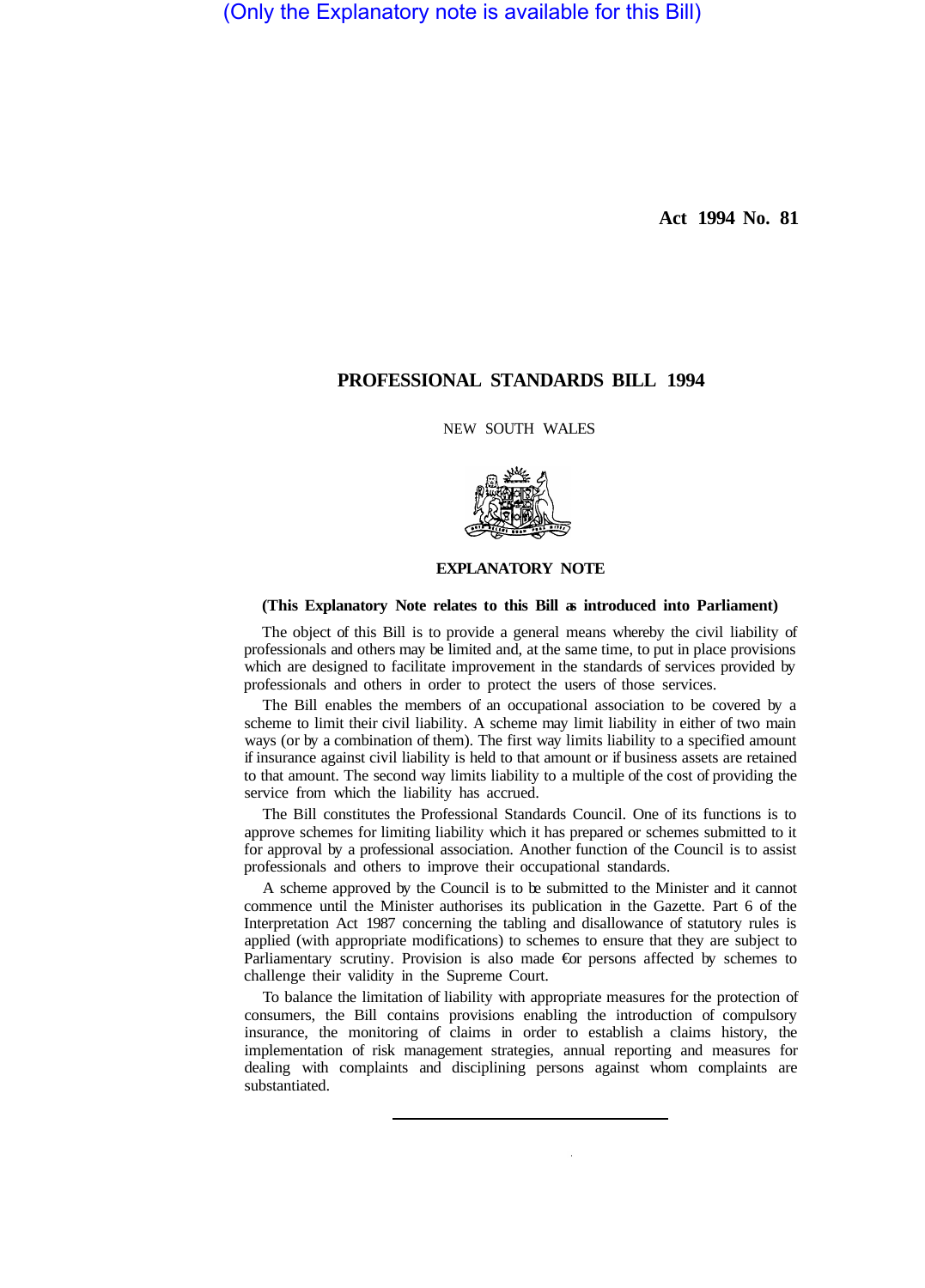### **PART l—PRELIMINARY**

**Clause 1** specifies the short title of the proposed Act.

**Clause 2** provides for the commencement of the proposed Act on a proclaimed day or days.

**Clause 3** specifies the objects of the proposed Act.

**Clause 4** contains definitions for the purposes of the proposed Act. "Occupational association" is defined so as to include a body such as a professional society or association.

**Clause 5** provides that the proposed Act does not limit liability arising from:

- the death of or personal injury to a person
- any negligence or other fault of a legal practitioner in acting for a client in a personal injury claim
- a breach of trust
- fraud or dishonesty.

**Clause 6** provides that the proposed Act binds the Crown.

# **PART 2—LIMITATION OF LIABILITY**

#### **Division 1—Making, amendment and revocation of schemes**

**Clause 7** provides that the Council may approve a scheme for limiting the occupational liability of members of an occupational association prepared either by the Council or by a professional association.

**Clause 8** requires the Council to publish a public notice in a daily newspaper concerning a proposed scheme before it can approve the scheme.

**Clause 9** enables any person to make a comment or submission about a proposed scheme following publication of the notice.

**Clause 10** lists the matters the Council must take into account before approving a scheme, including all comments and submissions made by the public.

**Clause 11** enables the Council to conduct public hearings concerning a scheme.

**Clause 12** provides for the Council to submit schemes it has approved to the Minister.

**Clause 13** enables the Minister to authorise the publication in the Gazette of a scheme submitted by the Council. The provisions of Part 6 of the Interpretation Act 1987 concerning the tabling and disallowance of statutory rules will apply to a gazetted scheme.

**Clause 14** provides that a scheme will commence 2 months after it is gazetted unless it is challenged in the Supreme Court.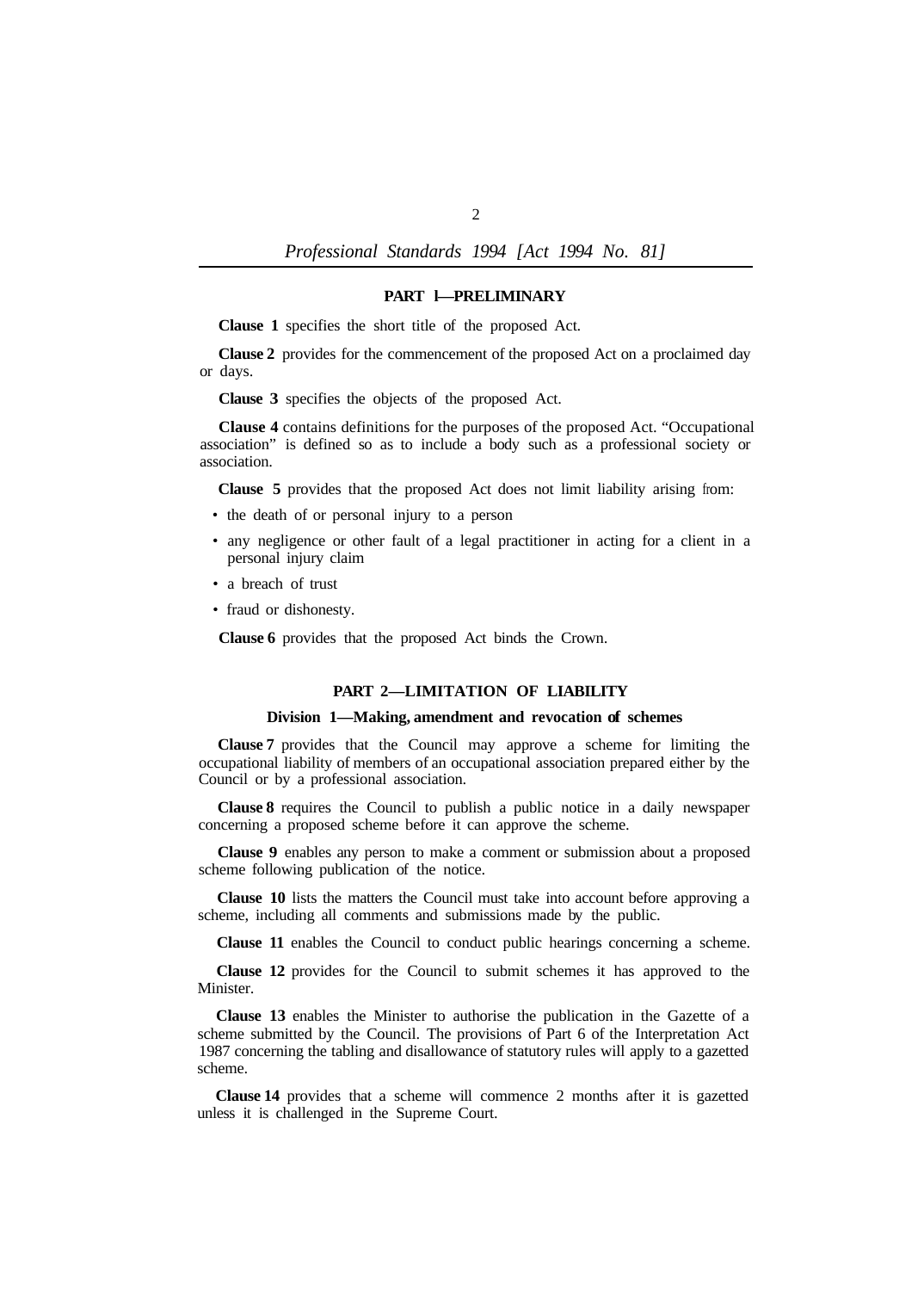**Clause 15** enables a person affected or reasonably likely to be affected by a scheme to challenge its validity in the Supreme Court on the ground that it does not comply with the proposed Act.

**Clause 16** makes the provisions of this Division applicable to the amendment and revocation of schemes as well as to their creation.

#### **Division 2—Contents of schemes**

**Clause 17** provides that a scheme can apply to all persons within an occupational association or to a specified class or classes within that association.

**Clause 18** specifies the circumstances in which the application of a scheme extends to the partners of a person to whom the scheme applies.

**Clause 19** specifies the circumstances in which the application of a scheme extends to the employees of a person to whom the scheme applies.

**Clause 20** extends the application of a scheme to persons who are declared by regulation to be associated with persons to whom a scheme applies.

**Clause 21** provides that a scheme may limit the civil liability of a person to whom it applies to the maximum amount specified in the scheme for that person if he or she has insurance covering that amount.

**Clause 22** provides that a scheme may limit the civil liability of a person to whom it applies to the maximum amount specified in the scheme for that person if he or she has business assets, or a combination of business assets and insurance, covering that amount. "Business assets" is defined in clause 4 to mean property of the person that is used in the performance of the person's occupation and that is able to be taken in proceedings to enforce a judgment of a court.

**Clause 23** provides that a scheme may limit the civil liability of a person to whom it applies if that person has insurance, or a combination of insurance and business assets, covering the amount which is the multiple specified in the scheme of the reasonable charge for the services the person provided or failed to provide and from which the liability arises. A "reasonable charge" is defined to mean:

- the ordinary scale charge; or
- if there is no scale, the amount that a competent person of the same qualifications and experience would be likely to charge in the same circumstances.

The clause will not operate so as to limit an amount of damages which is less than an amount specified for the purpose in the scheme.

**Clause 24** enables different maximum amounts of liability to be specified in a scheme for different classes of persons within an occupational association or for different kinds of work.

**Clause 25** enables the inclusion in a scheme under clause 23 of provisions of the kind contemplated in clause 21 or 22 provided that civil liability is calculated in accordance with clause 23 and does not exceed the maximum amounts specified in the scheme in accordance with clause 21 or 22.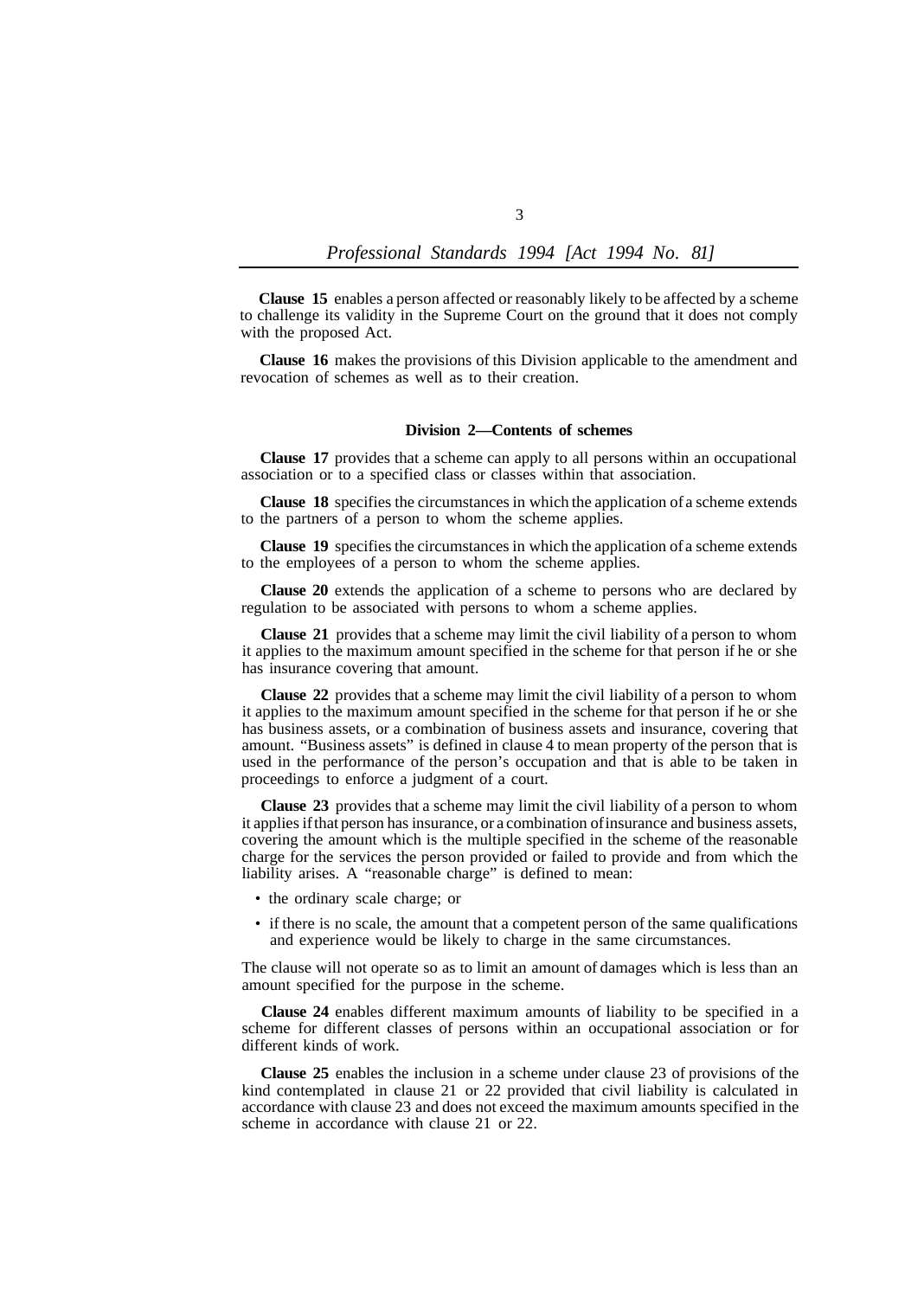**Clause 26** provides that a scheme cannot affect the first  $\frac{\mathcal{S}}{2}$  million of a person's liability in respect of a claim or such greater amount as may be determined by the Council for the particular scheme.

**Clause 27** requires an insurance policy to be of a kind which complies with standards determined by the occupational association concerned.

#### **Division 3—Effect of schemes**

**Clause 28** provides that a scheme limits the civil liability of a person to whom it applies from the date of its commencement but only for the period for which it remains in force. A person to whom a scheme applies cannot choose not to be subject to the scheme.

**Clause 29** provides that the limitation of liability is a limitation of the amount of damages which may be awarded for a single claim and is not a limitation of the amount of damages which may be awarded for all claims arising out of a single event. However, claims by persons who have a joint interest and claims by the same person arising out of a single event against associated persons (such as partners, co-employees and persons in an employer/employee relationship) are to be treated as a single claim.

**Clause 30** provides that defendants to an action who are not persons to whom a scheme applies do not have their liability limited by the scheme.

**Clause 31** provides that a scheme in force under the proposed Act will apply only to liability that arises after the scheme's commencement.

**Clause 32** provides that the application of a scheme is to cease after a period determined by the Council of not more than 5 years in most cases so that schemes are kept under regular review.

**Clause 33** requires a person whose civil liability is limited under Part 2 of the proposed Act to notify that fact on all documents given by the person to a client or prospective client that promote or advertise the person or the person's occupation, including official correspondence ordinarily used by the person in the performance of the person's occupation, business cards and similar documents. Contravention of the clause is made a summary offence punishable by a maximum penalty of 50 penalty units. Under section 56 of the Interpretation Act 1987, one penalty unit is currently equivalent to \$100.

# **PART 3—COMPULSORY INSURANCE**

**Clause 34** enables an occupational association to compel its members to hold insurance against occupational liability.

**Clause 35** enables an occupational association to establish committees to monitor and analyse claims against its members.

#### **PART 4—RISK MANAGEMENT**

**Clause 36** requires an occupational association that wishes its members to be brought under the proposed Act to develop risk management strategies.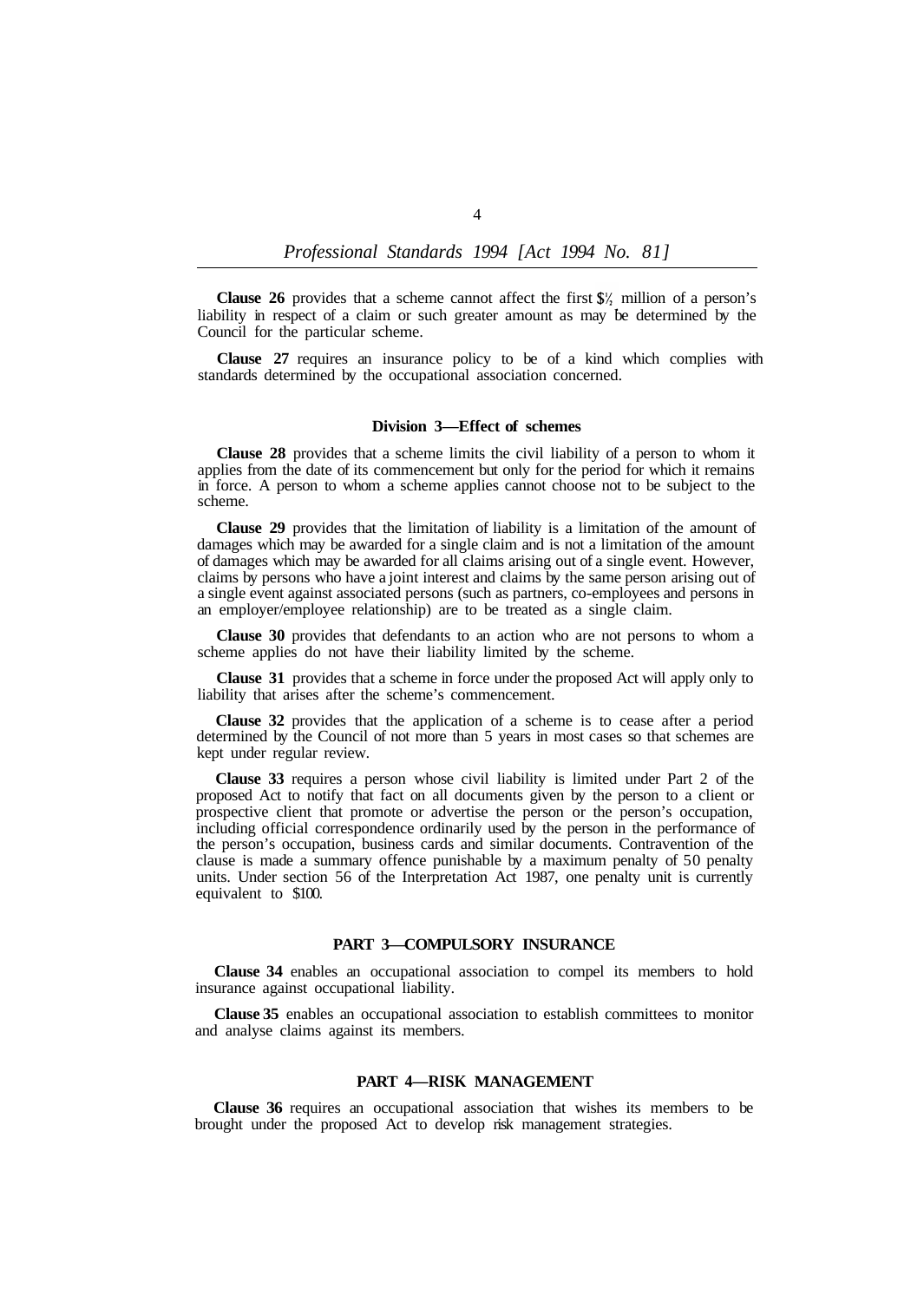**Clause 37** requires an occupational association to report annually (and more frequently if requested by the Council) as to the implementation and monitoring of its risk management strategies.

# **PART 5—COMPLAINTS AND DISCIPLINARY MATTERS**

**Clause 38** enables the adoption by an occupational association of a code set out in Schedule 1 to the proposed Act. The code contains provisions concerning the making and resolution of complaints against members of occupational associations and the taking of disciplinary measures against members.

#### **PART 6—THE PROFESSIONAL STANDARDS COUNCIL**

#### **Division l—Constitution of the Council**

**Clause 39** constitutes a body corporate to be known as the Professional Standards Council.

#### **Division 2—Membership and procedure of the Council**

**Clause 40** enables the Minister to appoint the Council's members. Membership is to comprise 11 persons, having appropriate experience, skills and qualifications.

**Clause 41** is a formal provision which gives effect to Schedule 2. That Schedule contains detailed provisions relating to the appointment, term of office, tenure of office and remuneration of members.

**Clause 42** is a formal provision which gives effect to Schedule 3. That Schedule contains detailed provisions relating to the procedures and determinations of the Council.

## **Division 3—Functions of the Council**

**Clause 43** specifies the functions of the Council. The Council is:

- to advise the Minister concerning the publication in the Gazette of a scheme it has submitted and the operation of the proposed Act
- to assist, in a variety of ways, in the improvement of occupational standards
- to collect information concerning, and to monitor the occupational standards of, persons to whom the proposed Act applies.

#### **Division 4—Miscellaneous**

**Clause 44** enables the Council to require an occupational association to supply it with information it needs in order to exercise its functions.

**Clause 45** enables the Council to establish committees to assist it in the exercise of its functions.